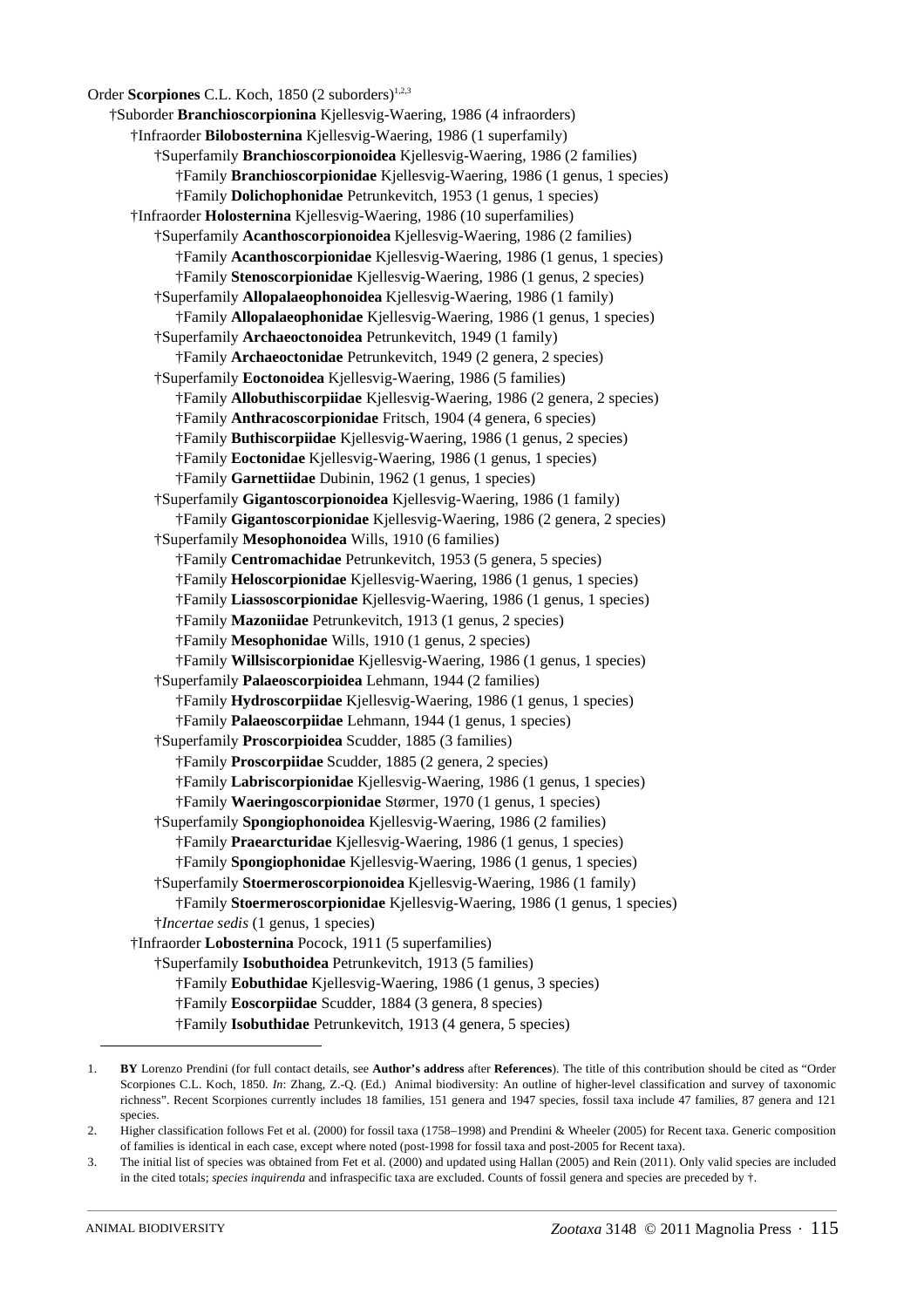†Family **Kronoscorpionidae** Kjellesvig-Waering, 1986 (1 genus, 1 species) †Family **Pareobuthidae** Kjellesvig-Waering, 1986 (1 genus, 1 species) †Superfamily **Loboarchaeoctonoidea** Kjellesvig-Waering, 1986 (1 family) †Family **Loboarchaeoctonidae** Kjellesvig-Waering, 1986 (1 genus, 1 species) †Superfamily **Palaeophonoidea** Thorell & Lindström, 1885 (1 family) †Family **Palaeophonidae** Thorell & Lindström, 1885 (1 genus, 2 species) †Superfamily **Paraisobuthoidea** Kjellesvig-Waering, 1986 (3 families) †Family **Paraisobuthidae** Kjellesvig-Waering, 1986 (2 genera, 5 species) †Family **Scoloposcorpionidae** Kjellesvig-Waering, 1986 (2 genera, 2 species) †Family **Telmatoscorpionidae** Kjellesvig-Waering, 1986 (1 genus, 1 species) †Superfamily **Pseudobuthiscorpioidea** Kjellesvig-Waering, 1986 (2 families) †Family **Pseudobuthiscorpiidae** Kjellesvig-Waering, 1986 (1 genus, 1 species) †Family **Waterstoniidae** Kjellesvig-Waering, 1986 (1 genus, 1 species) †Infraorder **Meristosternina** Kjellesvig-Waering, 1986 (3 superfamilies) †Superfamily **Cyclophthalmoidea** Thorell & Lindström, 1885 (2 families) †Family **Cyclophthalmidae** Thorell & Lindström, 1885 (1 genus, 3 species) †Family **Microlabidae** Kjellesvig-Waering, 1986 (1 genus, 1 species) †Superfamily **Palaeobuthoidea** Kjellesvig-Waering, 1986 (1 family) †Family **Palaeobuthidae** Kjellesvig-Waering, 1986 (1 genus, 1 species) †Superfamily **Tiphoscorpionoidea** Kjellesvig-Waering, 1986 (1 family)4 †Family **Tiphoscorpionidae** Kjellesvig-Waering, 1986 (1 genus, 1 species) †*Incertae sedis* (6 genera, 6 species) Suborder **Neoscorpionina** Thorell & Lindström, 1885 (1 infraorder) Infraorder **Orthosternina** Pocock, 1911 (23 families) †Family **Akravidae** Levy, 2007 (1 genus, 1 species)5 †Family **Archaeobuthidae** Lourenço, 2001 (1 genus, 1 species)6 Family **Bothriuridae** Simon, 1880 (15 genera, 138 species) Family **Buthidae** C.L. Koch, 1837 (56/†6 genera, 938/†17 species)7 Family **Chactidae** Pocock, 1893 (11/†1 genera, 178/†2 species)<sup>8</sup> Family **Chaerilidae** Pocock, 1893 (1/†1 genera, 36/†1 species)<sup>9</sup> †Family **Chaerilobuthidae** Lourenço, 2011 (1 genus, 1 species)10 Family **Diplocentridae** Karsch, 1880 (8 genera, 113 species) Family **Euscorpiidae** Laurie, 1896 (4 genera, 25 species) Family **Hemiscorpiidae** Pocock, 1893 (1 genus, 13 species)<sup>11</sup> Family **Heteroscorpionidae** Kraepelin, 1905 (1 genus, 6 species) Family **Hormuridae** Laurie, 1896 (9/†1 genera, 69/†1 species)<sup>12</sup> Family **Iuridae** Thorell, 1876 (6 genera, 36 species) †Family **Palaeoeuscorpiidae** Lourenço, 2003 (1 genus, 1 species)13 †Family **Palaeopisthacanthidae** Kjellesvig-Waering, 1986 (3 genera, 4 species)

13. This monotypic family was added after 1998.

<sup>4.</sup> Tiphoscorpionoidea and its component taxa were omitted by Fet et al. (2000).

<sup>5.</sup> This monotypic family was added after 2005.

<sup>6.</sup> This monotypic family was added after 1998.

<sup>7.</sup> Microcharmidae Lourenço, 1996 was synonymized with Buthidae and its component genera transferred to the latter (Volschenk et al., 2008). Ten genera were added to Buthidae after 2005: *Afghanobuthus* Lourenço, 2005; *Ananteroides* Borelli, 1911 (reinstated from synonymy); *Cicileiurus* Teruel, 2007; *Femtobuthus* Lowe, 2010; *Mauritanobuthus* Qi & Lourenço, 2007; *Pantobuthus* Lourenço & Duhem, 2009; *Physoctonus* Mello-Leitão, 1934 (reinstated from synonymy); *Picobuthus* Lowe, 2010; *Riftobuthus* Lourenço et al., 2010; *Saharobuthus* Lourenço & Duhem, 2009. Four buthid genera were synonymized after 2005: *Ankaranocharmus* Lourenço, 2004; *Microananteris* Lourenço, 2003; *Paraorthochirus* Lourenço & Vachon, 1997; *Simonoides* Vachon & Farzanpay, 1987.

<sup>8.</sup> A monotypic genus, *Araripescorpius* Bouret Campos, 1986 was transferred to Chactidae (Menon, 2007). The validity and taxonomic composition of several genera in this family continues to be disputed.

<sup>9.</sup> A monotypic genus, *Electochaerilus* Santiago-Blay et al., 2000, was added to Chaerilidae after 1998.

This monotypic family was added after 2005.

<sup>11.</sup> One hemiscorpiid genus, *Habibiella* Vachon, 1974, was synonymized after 2005 (Monod & Lourenço, 2005).

<sup>12.</sup> The older name, Hormuridae, is used instead of Liochelidae Fet & Bechly, 2001 (1879). Protoischnuridae Carvalho & Lourenço, 2001 was synonymized with Hormuridae (as Hemiscorpiidae), and *Protoischnurus* Carvalho & Lourenço, 2001 transferred to it (Menon, 2007). Another monotypic genus, *Tibetiomachus* Lourenço & Qi, 2006, was added to Hormuridae after 2005.